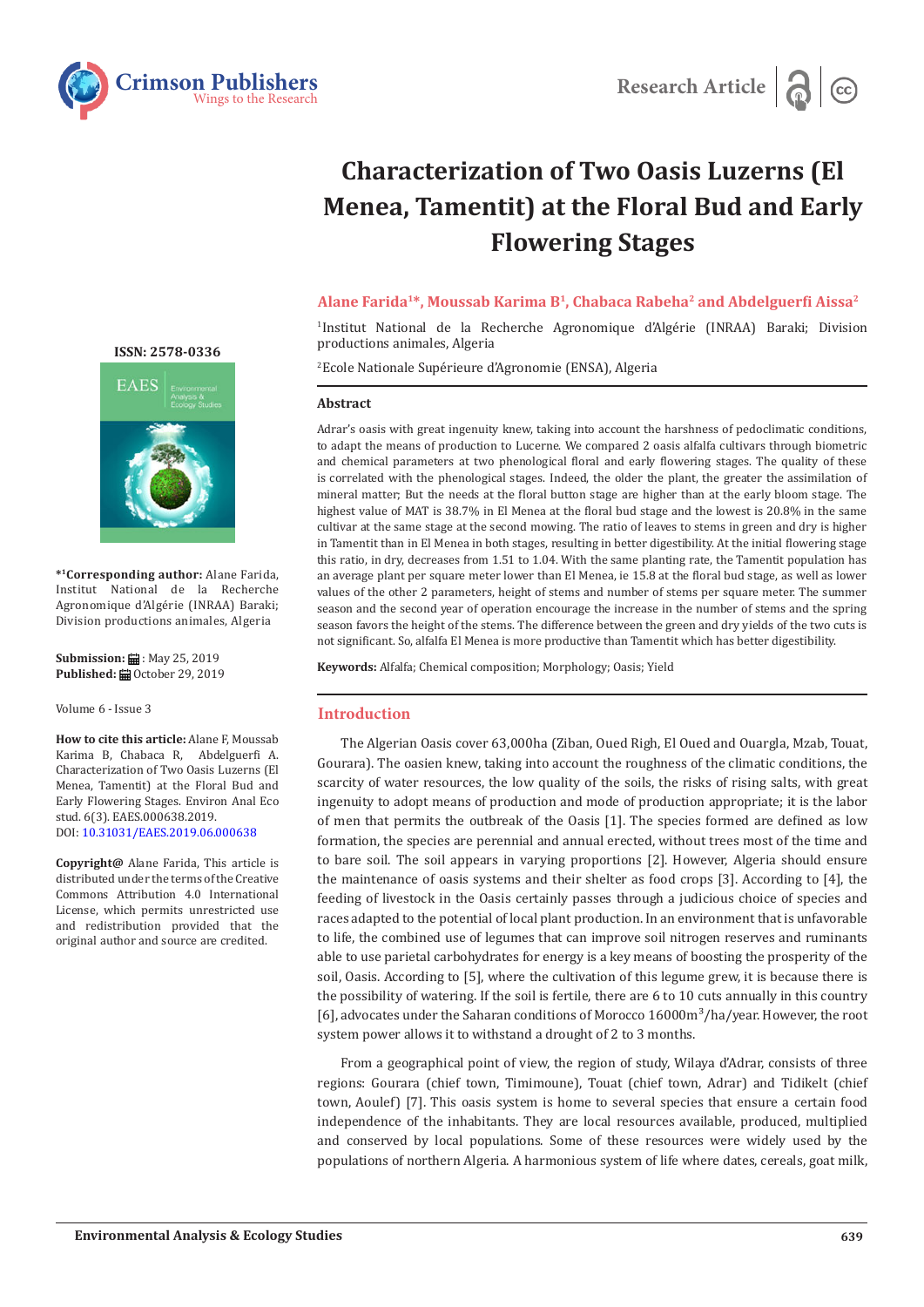sheepmeat, various vegetables, food legumes and adapted rustic fruit trees have always provided a complete ration [3]. The Oasis of the Phoeniculture are a typical example of soil rich in biodiversity. The Touat-Gourara and Tidikelt regions have an animal potential, which, due to their fertility, is safe for their adaptation to ecological conditions and which deserve particular attention. These are the D'Men and Sidaoune sheep breeds. Next comes the goat, the camelin and finally the cattle breeding which remains concentrated mainly at the level of peasant self-help groups (GEP, great development). The main obstacle to improving livestock production in these areas is poor livestock feeding. Apart from a few fodder species mainly oats, millet, sorghum, fodder carrot and hchef (mummified dates), livestock feed is composed of household waste and crop residues [8]. At the level of these regions, there is a subsistence agricultural activity with irrigation made by the system of foggara. This region is famous for the production of alfalfa, a population bears its name (alfalfa de Tamentit) however small areas are reserved for him [9].

Alfalfa is very well adapted to the Saharan climate with abundant production and staggered throughout the year is highly appreciated by the farmers of the region. Its powerful radicular system loosens the soil in depth and allows a nitrogen balance of interest for the following crop (source of economy for the farmers of the region). Very appreciated by the livestock, both in green and dry, this forage is rich in nutrients, mainly digestible nitrogen, vitamins and minerals (2.5kg of alfalfa hay is 1UF). The varieties or populations encountered have several origins; apart from the local variety of Tamentit multiplied in the region and undergoing the same selection pressures for years, one meets the lucerne of El Menea, Ghardaïa, In Salah, Timimoun, Moapa (Italy) and a variety originating in Arabia Saudi Arabia [8]. The quality of alfalfa has often been correlated with the phenological stages of the plants or the age of the regrowth. In this context, we want to compare, after measuring the biometric parameters, two phenological stages (budding or floral budding and beginning of flowering) of two Algerian Saharan cultivars, El Menea and Tamentit, sown in the INRAA research station of Adrar.

## **Material and Methods**

#### **The experimental site**

The experimental station of INRAA covers an area of 69ha and is located in the erg in Oueld Aïssa 5km south of the main place and in the heart of Touat. It is the most southerly research center of INRA (it was created in 1951); it is at an altitude of 278 meters at 27° 49' north latitude and 00° 11' west longitude. The reg on which the station is situated results from the transformation of sandstones called "intercalary continental"; the superficial horizon consists of a layer of pebbles and gravels disengaged from the sand by the action of the wind.

## **The plant material**

In this experimental station of the INRA of Adrar, two luzernières are installed mainly for the production of the seed and secondarily to feed the sheep herd (D'Men race) in place. The plots are located under the Takarbouche palms as breeze to the west of the station. There was no cultural precedent for this soil.

## **Tillage**

Tillage began on 30/09/2011, the stages of which were:

A. Elimination of stones.

B. First irrigation on 18/10/2011 to discover the slope of the plot and to wash its salt and to motivate the weeds to push to eliminate them.

C. Plowing on 24/10/2011, with the cover crop at a depth of 2cm to clean the soil and for its aeration and to expose the insects to the solar rays and to realize a thin layer of seedlings to facilitate the rooting.

D. The organic fertilizer was applied on 25/10/2011 at the rate of 30t/ha which gives 29,16kg for 97,2m².

E. On 26/10/2011, superficial ways were performed. A rotary cultivator started breaking clods and at the same time mixing the fertilizer from the bottom and refining the soil. This is an introduction to sowing and to facilitate the passage of water and to homogenize the growth of the forage.

F. On 26/10/2011, there was a distribution of the boards: the plot was divided into 9 equal basins 1.80m wide and 6m long.

#### **Seeding**

The plots of El Menea and Tamentit were divided into 9 equal basins of 1.80m in width and 6m in length. Planting was carried out on 31/10/2011, at a rate of 13kg of seed per basin. Calculated from 12kg/ha . The on-line seeding was done on 14/11/2011. Between two lines there was 30cm; the number of lines was 4, including two for barley to warm it and protect it from the cold (plant nurse).

# **Irrigation**

Irrigation was by submersion; the water was salted at 4.3g/l. But for Tamentit pivots have been placed, because it is difficult to resume.

# **Maintenance fertilizer**

Nitrogen fertilization was added to 46% in the form of urea which corresponds to 60g per basin on 19/12/2011. The technique of sand supply is also practiced on alfalfa at least once a year after mowing to allow a good restart (this same practice was noted by Toutain, 1977 in Saharan regions in Morocco).

## **Weeding**

Because the test was in the form of ponds, the weeding was manual, carried out during the periods 19/01/2012 and 22/03/2012. Subsequently, the successive swaths cleaned the plot.

## **Soil analysis**

On the surface the soil has pebbles that prevent the wind from transporting sand. The results of its analysis (Table 1) show that the soils in this region are in the sandy-sandy-sandy-clayey texture with 70% sand. They have pH values ranging from (7.91 to 8.36) to (8.01 to 8.76) (alkaline to highly alkaline), with very low electrical conductivity  $(C.E. < 1.17dS/m)$ ; indicating the absence of salinity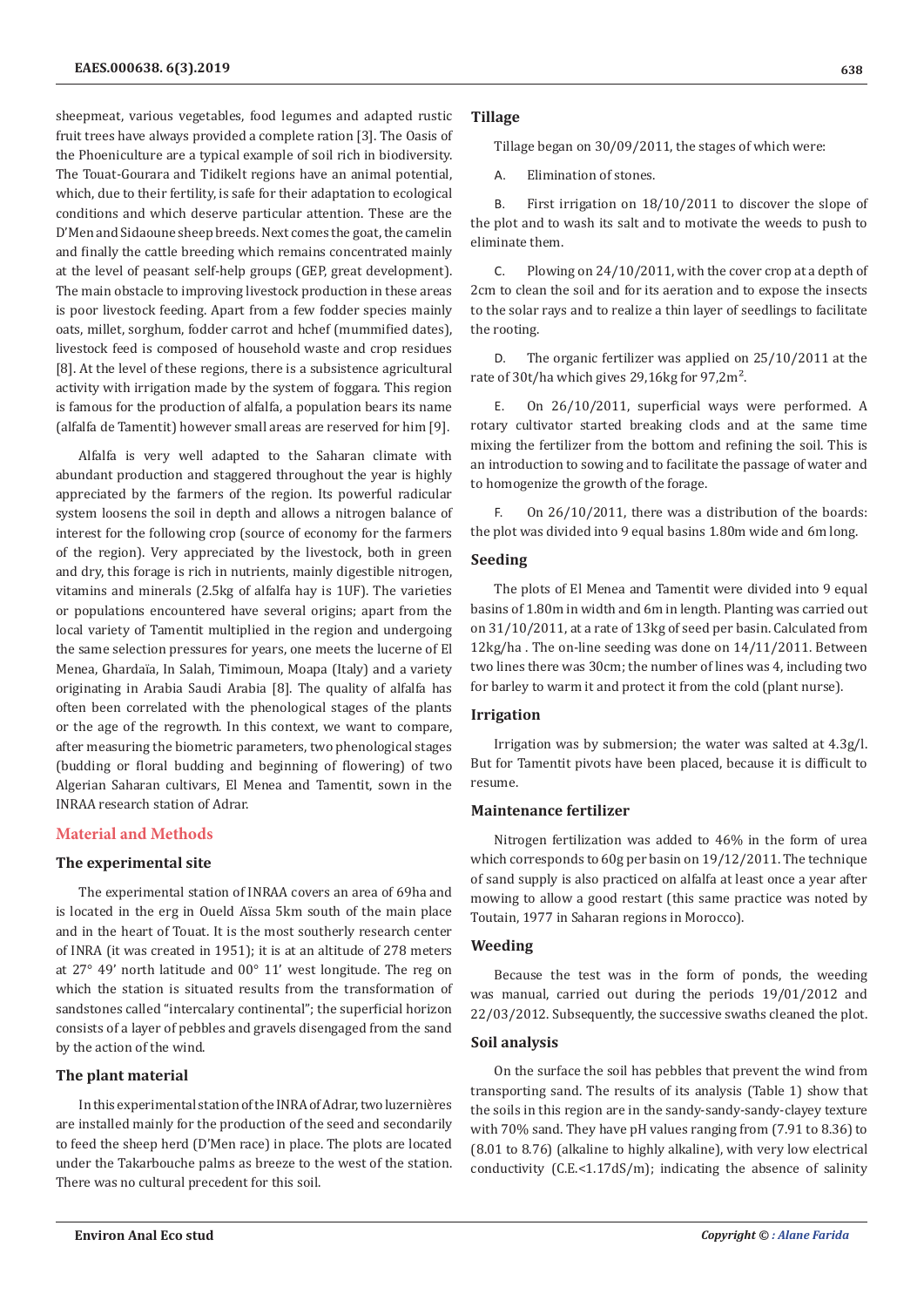(healthy soils), limestone levels varying from 12.33, 12.6% to 13%, which means that the soil is moderately calcareous. For the fertility parameters, the organic matter content is between 3.95% and

5.09% for the surface horizon, which means that it is well provided, on the other hand for the subsurface horizon the rate is 0.47%, at 0.55%, very poor.

**Table 1:** Essential physicochemical characteristics of the soil of the Adrar site. Pbm: Party by million, OM: Organic Material.

| Depth         | <b>Phospho-</b><br>rus pbm | <b>Potassium</b><br>meq/100g | Ph   | <b>CEE</b> | $N\%$ | Number of Carbone<br>$\cos 3\%$ | ppm   | $0 M\%$ | <b>Na</b><br>en<br>pbm | K en<br>pbm | Mg en<br>pbm | Ca en<br>pbm | meq/100g<br>de sol Na |
|---------------|----------------------------|------------------------------|------|------------|-------|---------------------------------|-------|---------|------------------------|-------------|--------------|--------------|-----------------------|
| ElMenea 20cm  | 0.646                      | 0.206                        | 8,36 | 0.709      | 0.504 | 12.667                          | 2,956 | 5,096   | 8.18                   | 15.62       | 6,8          | 38,48        | 0,356                 |
| ElMenea 40cm  | 0.441                      | 0.276                        | 7.91 | 1,177      | 0.392 | 13.000                          | 0,558 | 0,963   | 6.96                   | 15.73       | 6.63         | 36,82        | 0,303                 |
| Tamentit 20cm | 0,595                      | 0,176                        | 8.76 | 0,382      | 0.486 | 12.333                          | 2,293 | 3,954   | 7.02                   | 12,4        | 6,83         | 38,81        | 0,305                 |
| Tamentit 40cm | 0,545                      | 0,188                        | 8,01 | 0,403      | 0,411 | 12,667                          | 0,274 | 0,473   | 7,44                   | 27,45       | 6,87         | 47,21        | 0,324                 |

As for the Tamentit soil, the El Menea plot, the difference between the rate of organic matter in the surface and subsurface horizon is the result of a contribution of organic amendment brings to the surface horizon which has not deteriorated in order to migrate towards the subsurface horizon. The soil is very poor in total nitrogen in the surface and subsurface horizon with 0.50% 0.4% and 0.39%, very poorly provided with assimilable phosphorus in the surface horizons and of subsurface with grades between 0.44 and 0.64pbm, in contrast to the assimilable potassium of which it is moderately rich in the surface and subsurface horizon with grades of 0.20 and 0.27meq/100g. The total nitrogen content of the surface and subsurface horizon is 0.4%, indicating that the soil is very poor, but since the texture is sandy, nitrogen is not retained, is evaporated or entrained towards the depth. The levels of available phosphorus and potassium are low, 0.54 and 0.59pbm for phosphorus and 0.17meq/100g for potassium; this is the result of the soil nature of the (sandy) region.

# **The climate**

The climate of the Adrar region follows the general characteristics of the Saharan climate with a cold winter sometimes reaching 0 °C (December-January), while in summer the temperature exceeds 45 °C (July-August). Rainfall is extremely low if not insignificant (Table 2). The frequency of the winds is great throughout the year, generally in the spring (March-April) the sand winds 71.58km/h. The temperature reaches 49.9 °C in July. Almost all the water needs of the region are met by underground water tables. The most extensive aquifer, that of the intercalary continental, occupies an approximate surface of  $600\,000\,km^2$ ; the volume of water that is kept underground in the subsoil is equivalent to  $60000$  billion m<sup>3</sup>, i.e. a capacity of  $2000 \text{ m}^3/\text{s}$  for a period of 1000 years (DSA: Direction of Agricultural Services of Adrar). Water has been exploited for centuries in the region using a traditional system: the foggaras.

| <b>Mois</b> | The Average Temperatures in °C | Sum of Rainfall (mm) | Wind $(km/h)$ |
|-------------|--------------------------------|----------------------|---------------|
| Avril       | 27,3                           | 0                    | 71,58         |
| Mai         | 37,1                           |                      | 53,68         |
| Juin        | 46,1                           | 0                    | 54,25         |
| Juillet     | 49,9                           | 0                    | 58,671        |
| Août        | 47,2                           | 0                    | 55,38         |
| Septembre   | 44,4                           |                      | 57,43         |

**Table 2:** Climate data for 2012 in Adrar (metéorologique Station INRAA, Adrar).

## **Sampling**

Sampling for forage analyzes and measurement of biometric parameters was conducted in the second and third cycles on the same alfalfa crop. For this purpose, we have delineated four microparcels of one square meter at different stages of the lucerne (floral buds: BF and beginning flowering: DF) at the studied stages. One of the micro-plots was used to determine the leaf to stem ratio. The other three micro-plots were subjected to measurements of the biometric parameters and yield rating after mowing. The biometric parameters studied were yield components related to variation

in forage chemical composition, i.e, number of plants per square meter, number of stems per square meter, dry and green leaf to stems, length of stems, and yield in green and dry. The average rainfall during the experimental period is 0mm.

# **Result and Discussion**

The percentage of germination was 54% for the seed type Tamentit and 82% for the seed type El Menea (Table 3). However, we must not forget that where the part of the species *Medicago sativa* dominates compared to M falcata, the germination of alfalfa is done very badly in the presence of excess sodium. However, according to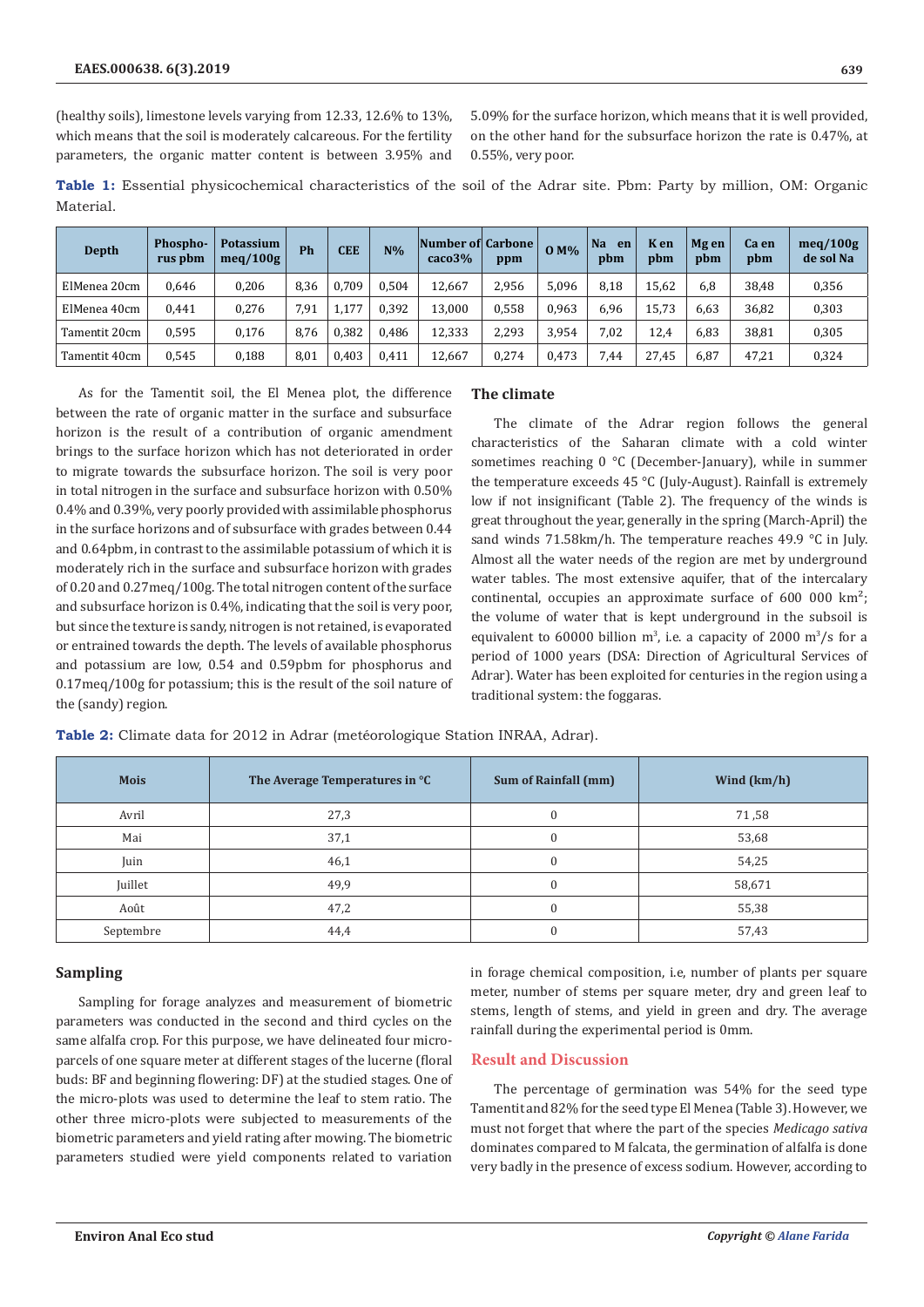[10], by his geographical origin, *M. sativa* is better adapted to these ecological conditions; this choice can evidently lead to a lower resistance to cold. For this reason, sowing is done under cover of a nurse crop that is barley. Similarly, the trial suffered from grass competition, followed by a sudden change in microclimate at the

harvest of barley, particularly excessive sunlight. The harvest is lost in the first year. We observed on the ground a heterogeneous emergence in tufts, leaving numerous voids which cannot be filled in the following years; these observations are confirmed by [11].

**Table 3:** Germination results of the two varieties Tamentit and El Ménea.

| <b>Cultivars</b> | Date of Sowing | Date of Germination | % of Germination |
|------------------|----------------|---------------------|------------------|
| <b>Tamentit</b>  | 14/10/2011     | 19/10/2011          | 54%              |
| El Menea         | 14/10/2011     | 10/10/2011          | 82%              |

However, in the Saharan regions, alfalfa is the main fodder crop. Farmers in the region have shaped populations that are able to match and sometimes exceed the introduced varieties for certain traits [12]. From the results of Table 3, under the climatic conditions of Adrar the germination of El Menea is faster than Tamentit. Barley suffers from both competition with alfalfa and weeds because there is currently no chemical treatment capable of destroying the main weeds while respecting alfalfa and cereals. For this reason, weeding

is carried out by hand. The evolution of the mean height of the stems of the populations in the pedoclimatic conditions of Adrar in 146 days after sowing shows that the El Menea population is higher than 9.1cm (Table 4). Of the number of green leaves in both populations shows that Tamentit is more leafy on stems shorter than the EL Menea population, respectively an average number in 146 days after sowing of 74.9 and 69.94 (Table 5).

**Table 4:** Average stem height of populations.

| <b>Number of Days After Sowing</b> | Height of the Stem of the Stem in cm | Height of the Stems of El Menea in cm |
|------------------------------------|--------------------------------------|---------------------------------------|
| 56                                 | 5,3                                  | 7,7                                   |
| 66                                 | 6,3                                  | 8,5                                   |
| 76                                 | 9,4                                  | 9,5                                   |
| 86                                 | 12,                                  | 14,8                                  |
| 96                                 | 14,6                                 | 15,2                                  |
| 106                                | 18,4                                 | 24,4                                  |
| 116                                | 33,4                                 | 33,8                                  |
| 126                                | 39,4                                 | 34,4                                  |
| 136                                | 49,4                                 | 45                                    |
| 146                                | 42,8                                 | 46,8                                  |
| Average                            | 23,1                                 | 24,01                                 |

**Table 5:** Period of flower formation.

| <b>Number of days after Seeding</b> | <b>Number of Leaves Tamentit</b> | <b>Number of Leaves El Ménea</b> |
|-------------------------------------|----------------------------------|----------------------------------|
| 56                                  | 18,6                             | 16                               |
| 66                                  | 19,8                             | 18,6                             |
| 76                                  | 38,8                             | 34,8                             |
| 86                                  | 37,8                             | 51,8                             |
| 96                                  | 41,4                             | 46,8                             |
| 106                                 | 42,6                             | 52,6                             |
| 116                                 | 96,2                             | 83,2                             |
| 126                                 | 141,8                            | 103                              |
| 136                                 | 188,0                            | 122,6                            |
| 146                                 | 124                              | 135,4                            |
| Average                             | 74,9                             | 69,94                            |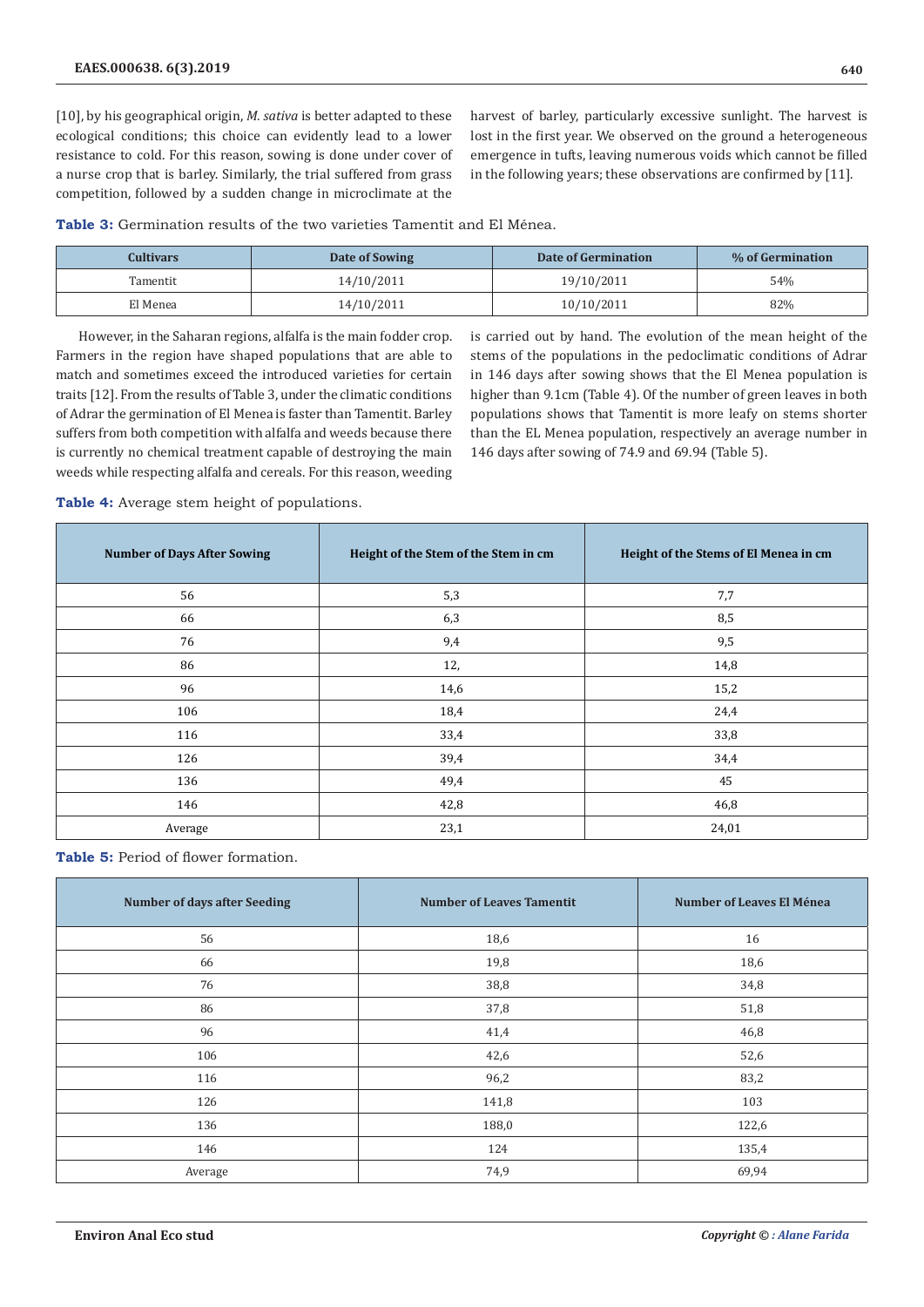According to [11], a long day regime causes a faster elongation of the leaves but, on the other hand, the extension in width is reduced. Indeed, we have noticed in our research in the North very different forms of a same variety according to the season. Concerning the rods for a same period, the rate of realization of elongation potential depends on the water stress which plays as a blocking element of the elongation (Kid., ND).

According to the date of sowing and the date of appearance of the first flowers we can tell the Tamentit population is early compared to El Menea. Also, this same population gives more flowers 74 against 40 in El Menea. However, the gap in the full flowering cycle is shortened to one day, on 4/04/2012 and 5/04/2012 respectively at Tamentit and El Menea (Table 6), [13] in a trial in southern

Sardinia, the cultivar Tamentit considered being the earliest, thus showing a different precocity depending on the location of the trial. The earliest cultivars in irrigated conditions flower 3 to 7 days earlier than in rainfed conditions, while the later cultivars retard their flowering from 10 to 21 days when they are carried in rainfed conditions. According to the results obtained in the second year of exploitation of the El Menea population (Table 7) in the floral button stage, the number of plants per square meter varies from 16 to 26 plants/m². The number of stems per square meter varies between 739 and 855 stems/ $m<sup>2</sup>$ . With a higher number of stems when the number of plants records 21 instead of 26 plants. This same number of plants offers a higher mean height of stems than the two other densities, i.e. 32.62cm (Table 7).

Table 6: Period of flower formation.

| <b>Flowering start date</b><br><b>Populations/Parametres</b> |            | Number of plants that<br>have flowered | <b>Number of flowers</b><br>that have flowered | Date of full bloom |
|--------------------------------------------------------------|------------|----------------------------------------|------------------------------------------------|--------------------|
| Tamentit                                                     | 18/03/2012 | 42                                     | 74                                             | 4/4/2012           |
| El Ménea                                                     | 22/08/2012 | 13                                     | 40                                             | 5/4/2012           |

**Table 7:** First section of the El Ménea population at the floral button stage.

| Number of Mi-<br>cro-parcels                                                 | Date of<br><b>Harvest</b> | Number of<br>Plants/ $m^2$ | Number of<br>Stem/m <sup>2</sup> | <b>Height of</b><br>the Stems | GM g/m <sup>2</sup> | $DMg/m^2$ | Rapport L/S<br>in Green | Report L/S in Dry |
|------------------------------------------------------------------------------|---------------------------|----------------------------|----------------------------------|-------------------------------|---------------------|-----------|-------------------------|-------------------|
| EM1                                                                          | 11/9/2012                 | 16                         | 739                              | 29,41                         | 815                 | 99,11     | 1,072                   | 1,407             |
| EM <sub>2</sub>                                                              |                           | 26                         | 789                              | 26,76                         | 830                 | 95,01     | 1,103                   | 1,61              |
| EM3                                                                          |                           | 21                         | 855                              | 32,62                         | 960                 | 120,41    |                         |                   |
| Average                                                                      |                           | 21                         | 794,33                           | 29,6                          | 868,33              | 104,84    | 1,09                    | 1,51              |
| Standard deviation                                                           |                           | 5                          | 58,18                            | 2,93                          | 79,74               | 13,64     | 0,022                   | 0,144             |
| (EM: El Ménea, GM: Green Matter, DM: Dry Matter, L/S report leaves on stems) |                           |                            |                                  |                               |                     |           |                         |                   |

The yield from plants per square meter of 21 is higher, i.e. 960g/  $m<sup>2</sup>$  of green and  $120g/m<sup>2</sup>$  of dry matter (Table 7). The ratio of leaves to stems is greater than 1; plants are leafy, which is favored by the rise of temperature and irrigation. Indeed, according to Plancquaert (ND) high temperatures promote the growth of the stems of alfalfa which can be continuous until flowering. On the other hand, the leaf area (or the quantity of leaves) becomes maximum from a certain time.

Thus, when the sum of the temperatures is low, the growth of the stem does not reach the maximum, the proportion of leaves is

relatively greater and the F/T ratio is higher. In the third year of operation, which coincides with the spring season (Table 8), the average number of stems is 221.33 lower than that of the first cut 794.33, and the average height is 43.93cm higher than the mean first cut 29.6cm. Therefore, the summer season and the second year of operation encourage the increase of the stem and the spring season favors the height of the stems. The green and dry production is higher in the second cut respectively  $868.33g/m^2$  GM,  $104.84g/m$ m<sup>2</sup> DM compared to the first cut. Therefore, in this arid region the productive season of the alfalfa is the same as in the dry season, to the north is the spring.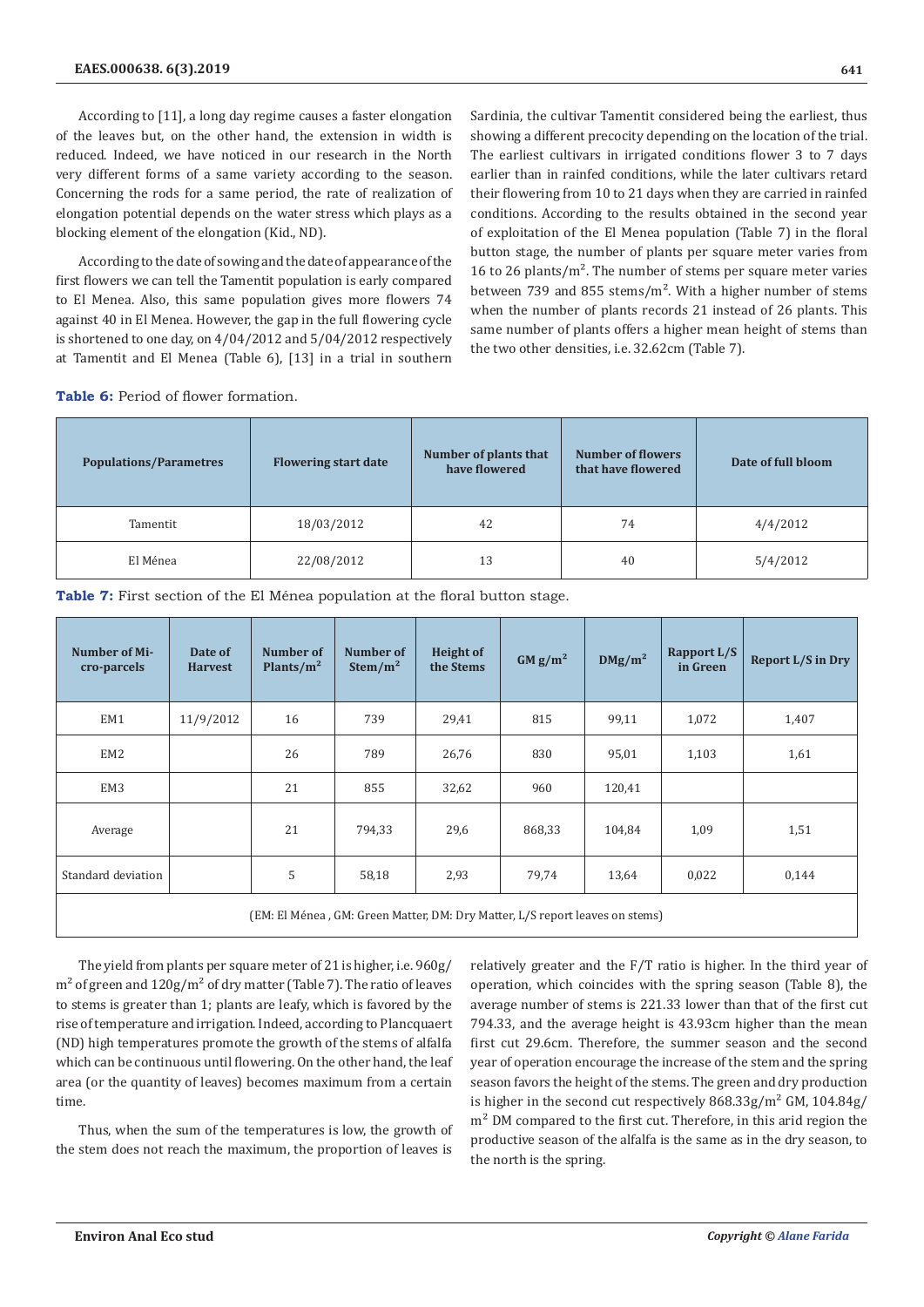| <b>Number of Micro-Parcels</b>                   | Date of Harvest | Number of Stem/ $m^2$ | Height of the<br><b>Stems</b> | GM g/m <sup>2</sup> | $DMg/m^2$ |  |  |
|--------------------------------------------------|-----------------|-----------------------|-------------------------------|---------------------|-----------|--|--|
| EM1                                              | Avril /2013     | 162                   | 39                            | 845                 | 150       |  |  |
| EM <sub>2</sub>                                  |                 | 170                   | 45,5                          | 800                 | 120       |  |  |
| EM <sub>3</sub>                                  |                 | 332                   | 47,29                         | 1435                | 185       |  |  |
| Average                                          |                 | 221,33                | 43,93                         | 1026,67             | 151,67    |  |  |
| Standard deviation                               |                 | 95,92                 | 4,36                          | 354,34              | 32,53     |  |  |
| (EM: El Menea, GM: Green Matter, DM: Dry Matter) |                 |                       |                               |                     |           |  |  |

Table 8: Second section of the population El Ménea at the floral button stage.

Some local populations may give 12 cuts. Indeed, according to [14], Aoulef distinguishes itself and produces 12 cuts; Ghardaïa and Magali 2355 occupy the 2nd position with 11 cuts; El Menea is in third place with 10 cuts. We note that three local populations are ranked among the best; this result confirms those of [8]. All other populations and varieties have a number of cuts per year of less than 7.59. However, at El Menea in Adrar according to [15] advances the figure of 8 cuts per year which is different from the result of [14]. Compared with the floral button stage, the number of plants and stems per square meter at the beginning of flowering stage does not change during the first cut of the second year of operation. On the other hand, the height of the average stems increases by 12,1cm. The green and dry yield increased by 380g/m² and 74.85g/ m<sup>2</sup>, respectively.

The leaf to stem ratio decreased slightly from 1.09 to 0.98 in green and 1.51 to 1.04 in dry. Compared to the ratio obtained at this early stage of flowering on Tamacine by [16] in the Ouargla region (2005), 0.92 in green and 0.97 in dry, our results are higher. Thus, in the Adrar region under the effect of summer temperatures, plants are more leafy in the floral bud stage. According to [5] studies on North African varieties, of temperature oscillates between 600 °C and 800 °C for the production of a shoot in irrigated culture, from the cut to the beginning of the following flowering. In Morocco, this sum of temperature is reached in 25-40 days, so you can count on mowing every 25-40 days, provided you grow a variety that does not require or almost no winter rest. This is the case of our populations; the winter period goes unnoticed maximum fifteen days. Almost every day a mowing is carried out according to [15]. In spring, with the second cut the number of stems per square meter decreases from  $681.67$  stems by m<sup>2</sup> to 248.67 stems by m<sup>2</sup>. The height of the stems reaches a maximum of 55.33cm (Table 9). In the Ouargla region and on the Tamacine population, the height of the stems at the floral button stage reached 57.46cm [16].

| $N^{\circ}$           | Date of Har-<br><b>vest</b> | Number of<br>Plants/ $m^2$ | Number of<br>stem/ $m^2$ | <b>Height of</b><br>the Stems | GM g/m <sup>2</sup> | DM $g/m^2$ | Report L/S<br>in Green | <b>Report L/S in Dry</b> |
|-----------------------|-----------------------------|----------------------------|--------------------------|-------------------------------|---------------------|------------|------------------------|--------------------------|
| EM1                   | 12/9/2012                   | 19                         | 488                      | 43,18                         | 970                 | 146,83     | 1,051                  | 1,125                    |
| EM <sub>2</sub>       |                             | 26                         | 753                      | 46,8                          | 1290                | 190        | 0,913                  | 0,964                    |
| EM <sub>3</sub>       |                             | 21                         | 804                      | 44,17                         | 1485                | 202,24     |                        |                          |
| Average               |                             | 22,00                      | 681,67                   | 44,72                         | 1248,33             | 179,69     | 0,98                   | 1,04                     |
| Standard<br>deviation |                             | 3,86                       | 169,65                   | 1,87                          | 260,02              | 29,11      | 0,10                   | 0,11                     |

**Table 9:** First section of the El Menea population at the beginning of flowering stage.

The difference between the green and dry yields of the two El Menea cuts is not significant. It is  $8.64g/m<sup>2</sup>$  of dry matter. At this stage, the influence of the season is negligible. With the same seedling rate as El Menea, the Tamentit population has an average of plants per square meter below, i.e. 15.75 at the floral bud stage, as well as lower values of the other two parameters, height of stems and number of stems per square meter (Table 10). Square meters (Tables 7&11). Evidently the yield follows the same logic, the quantity of green matter in  $g/m^2$  and dryness of Tamentit is less than that of El Menea. From the floral button stage to the early flowering stage, the yield decreases in the Tamentit population and this is lower than that of the El Menea population. However, the green and dry ratio at the two studied stages of Tamentit is higher

than that of El Menea (Tables 11&12). This last parameter gives better digestibility of Tamentit.

The first cut of the two Oasiens cultivars carried out on 09/2012 and the second cut, on 04/2013 at El Menea, their residual dry matter (DM) rates range between 91% and 93%, which is not far from values found in alfalfa analyzed immediately after mowing. This shows that the samples were well preserved during the 4 years. The quantity of mineral matter (MM) is high in the El Menea population (Table 11), which decreases from the BF stage to the DF stage. Same findings in the population Tamentit but this one offers lower levels than those of El Menea. This is explained by the quality of the soil where these are carried out, already indicated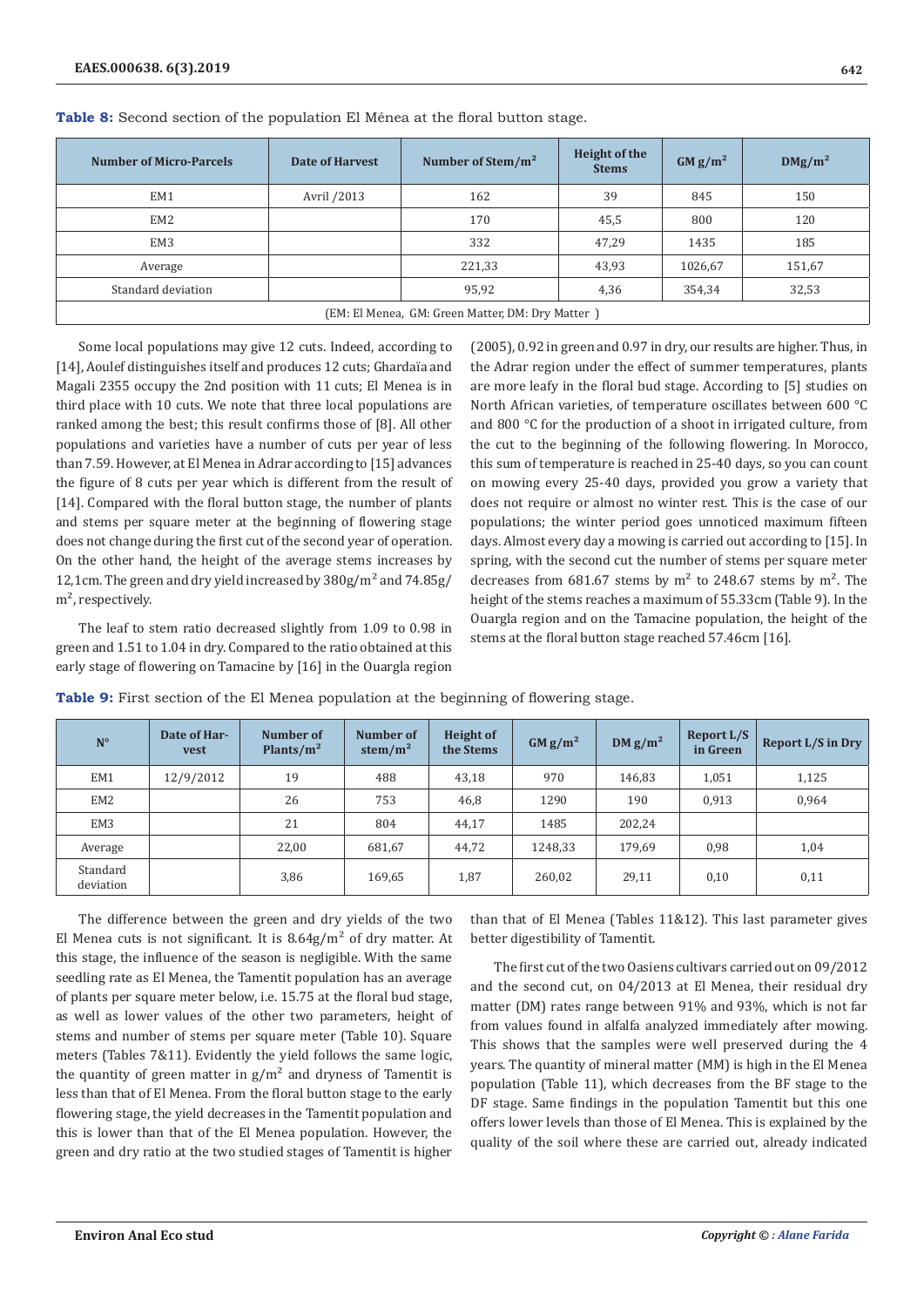in the material part and methods. In the El Menea population, the level of nitrogenous matter (CP) is high in the floral bud stage (BF) and decreases in the early flowering stage (DF), in both mowings; but the first mowing exceeds the second mowing by 14.32 points at the BF stage and by 9.39 points at the DF stage. By contrast with the Tamentit population, the MAT level is high at the DF stage of 2.49 points compared to the stage LF. This value exceeds the El Menea population at the BF stage of the first cut by about one point (Table 11).

**Table 10:** Second section of the El Menea population at the beginning of flowering stage.

| $N^{\circ}$        | Date of Harvest | Number of stem/ $m2$ | <b>Height of the Stems</b> | GMg/m <sup>2</sup> | $DMg/m^2$ |
|--------------------|-----------------|----------------------|----------------------------|--------------------|-----------|
| EM1                | Avril -2013     | 218                  | 38,5                       | 1300               | 220       |
| EM <sub>2</sub>    |                 | 221                  | 55,33                      | 1300               | 185       |
| EM <sub>3</sub>    |                 | 307                  | 46,67                      | 1100               | 160       |
| Average            |                 | 248,67               | 46,83                      | 1233,33            | 188,33    |
| Standard deviation |                 | 50,54                | 8,42                       | 115,47             | 30,14     |

**Table 11:** The chemical composition of the two oasis cultivars and the two stages studied.

| <b>Samplings</b>       | DM en%     | MM%DM          | CP%DM      | OM%DM            | CF%DM          |
|------------------------|------------|----------------|------------|------------------|----------------|
| El Menea BF first cut  | 91,49      | 12,95          | 38,71      | 78,54            | 11,13          |
|                        | 91,70      | 13,76          | 36,49      | 77,94            | 13,39          |
|                        | 95,17      | 13,01          | 33,91      | 82,16            | 14,36          |
| Average                | 92,78±1,19 | 13,24±0,26     | 36,37±1,37 | 79,55±1,32       | 12,96±0,96     |
| El Menea DF first cut  | 91,83      | 13,03          | 31,16      | 78,80            | 16,86          |
|                        | 91,90      | 13,74          | 27,82      | 78,16            | 17,67          |
|                        | 91,75      | 12,16          | 33,52      | 79,58            | 12,83          |
| Average                | 91,83±0,04 | 12,98±0,46     | 30,83±1,65 | 78,85±0,41       | 15,78±1,50     |
| El Menea BF second cut | 92,86      | 14,72          | 20,78      | 78,14            | 21,77          |
|                        | 92,70      | 14,24          | 23,31      | 78,47            | 13,67          |
|                        | 93,52      | 18,63          | 22,04      | 74,90            | 22,99          |
| Average                | 93,03±0,25 | 15,86±1,39     | 22,05±0,73 | $77,17 \pm 1,14$ | 19,48±2,93     |
| El Menea DF second cut | 93,14      | 14,23          | 22,51      | 78,90            | 21,72          |
|                        | 93,39      | 14,81          | 20,94      | 78,58            | 23,21          |
|                        | 92,87      | 15,32          | 20,85      | 77,55            | 25,86          |
| Average                | 93,13±0,15 | 14,78±0,32     | 21,44±0,54 | 78,35±0,41       | 23,60±1,21     |
| Tamentit BF first cut  | 91,89      | 11,60          | 35,12      | 80,28            | 12,20          |
|                        | 92,34      | 11,86          | 35,37      | 80,48            | 12,56          |
|                        | 92,23      | 12,35          | 34,38      | 79,89            | 12,72          |
| Average                | 92,15±0,14 | 11,94±0,22     | 34,96±0,58 | $80,22\pm0,17$   | $12,50\pm0,15$ |
| Tamentit DF first cut  | 91,99      | 11,24          | 37,19      | 80,75            | 11,25          |
|                        | 92,11      | 11,38          | 37,26      | 80,73            | 11,13          |
|                        | 92,37      | 11,74          | 37,89      | 80,63            | 11,48          |
| Average                | 92,16±0,11 | $11,45\pm0,15$ | 37,45±0,37 | 80,70±0,04       | $11,28\pm0,11$ |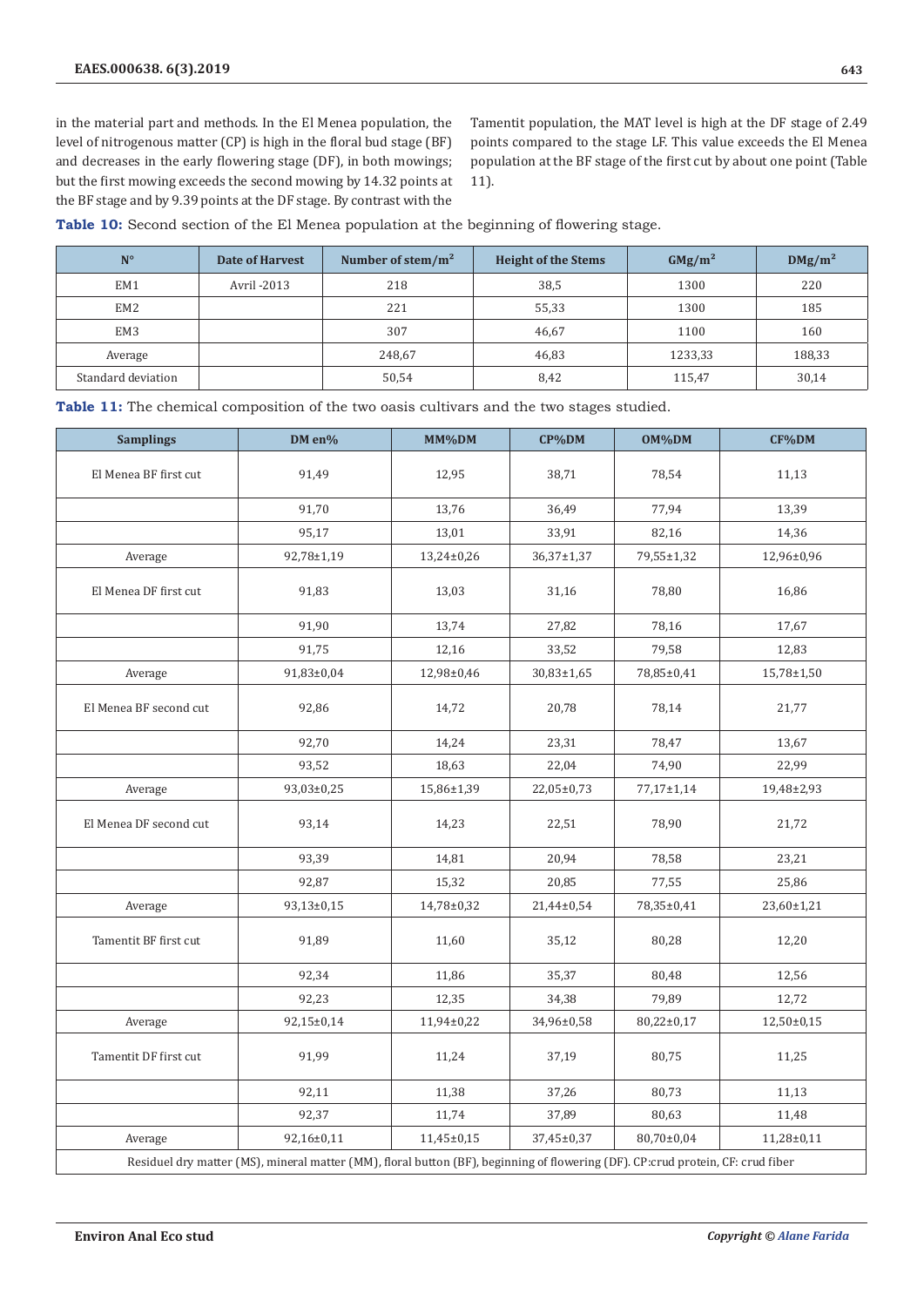| <b>Samplings</b> | Average | <b>Standard deviation</b> | <b>Minimum</b> | <b>Maximum</b> | Number of value |
|------------------|---------|---------------------------|----------------|----------------|-----------------|
| $DM\%$           | 92.51   | 0.211                     | 91,49          | 95,17          | 18              |
| MM%DS            | 13,38   | 0,43                      | 11.24          | 18,63          | 18              |
| CP%DS            | 28,58   | 1,33                      | 20,78          | 38,71          | 18              |
| CF%DS            | 15,93   | 1,17                      | 11,12          | 25,86          | 18              |

**Table 12:** The average chemical parameters of the two cultivars and of the two stages combined.

Since mineral matter is high in El Menea, the level of organic matter is higher in Tamentit (Table 11). The average of the chemical values of the two cultivars, of the two stages combined, is 28.58% total nitrogenous matter and slightly more than half the fibers, i.e. 15.93% crude fiber. The highest standard deviation is 1.33 (Table 12) is also found in MAT. The highest value of this parameter is

38.71% registered at El Menea at the flower bud stage and the lowest value is 20.78% recorded in the same cultivar at the same stage but at the second mowing (Figure 1a). Since the correlation coefficient (Table 13) shows that the two chemical elements CP and CF are inversely proportional, the choice of mowing stage will depend on the cultivar.

| <b>Table 13:</b> Correlation matrix of the chemical parameters of the Oasiens cultivars El Menea and Tamentit. |  |
|----------------------------------------------------------------------------------------------------------------|--|
|----------------------------------------------------------------------------------------------------------------|--|

|                                                                                                                                          | MS%       | $MM\%MS$    | MAT%MS      | $CB\%MS$ |  |  |
|------------------------------------------------------------------------------------------------------------------------------------------|-----------|-------------|-------------|----------|--|--|
| $MS\%$                                                                                                                                   |           |             |             |          |  |  |
| MM%MS                                                                                                                                    | $0.444*$  |             |             |          |  |  |
| MAT%MS                                                                                                                                   | $-0.405*$ | $-0.634***$ |             |          |  |  |
| CB%MS                                                                                                                                    | $0.458*$  | $0.813***$  | $-0.811***$ |          |  |  |
| DDL=18-2=16. Pour $\alpha$ =0, 1rt=0, 400. $\alpha$ =0,05rt=0,468. $\alpha$ =0,0rt=0,590. *Significative, ***Trèshautement significative |           |             |             |          |  |  |

**Table 14:** Analysis of the variance of the chemical parameters of the two cultivars Oasien El Ménea and Tamentit and of the two stages combined floral button and beginning flowering.

| <b>Paramètres</b> | <b>Variance</b> | <b>DDL</b> | Chi2    |          |
|-------------------|-----------------|------------|---------|----------|
| $DM\%$            | 0,80            | 17         | 13,61   | 0,610    |
| MM%DM             | 3,33            | 17         | 56,64   | < 0.0001 |
| MAT%DM            | 31,91           | 17         | 542,400 | < 0.0001 |
| CF%DM             | 24,72           | 17         | 420,316 | < 0.0001 |

The average mineral content was 13.38% in the two cultivars, the mean of the two stages (Table 12). The maximum is 18.63% in El Menea at the floral bud stage and at the second mowing, higher than the first mowing. The minimum is 11.24% in the cultivar Tamentit at the beginning stage of flowering, which is lower than the floral bud stage (Table 12). For this chemical element, assimilation depends on the cultivar, the stage of the plant and of the number of the mowing, that is to say of the age of the latter. Indeed, the older the plant, the greater the assimilation of mineral matter (Figure 1b), but the need for the floral bud stage is higher than at the early bloom stage. Thus, it can be deduced that in alfalfa, at both stages studied, the synthesis of nitrogenous materials is inversely proportional to the synthesis of fibers (CB), and the number [17,18] of mowing influences the chemical composition of the plant.

Analysis of variance of chemical parameters shows a very highly significant difference  $p<0.001$  except for dry matter where there is no significance (Table 14). The average mineral content was 13.38% in the two cultivars, the mean of the two stages (Table 12). The maximum is 18.63% in El Menea at the floral bud stage and at the second mowing, higher than the first mowing. The minimum is 11.24% in the cultivar Tamentit at the beginning stage of flowering, which is lower than the floral bud stage (Table 12). For this chemical element, assimilation depends on the cultivar, the stage of the plant and of the number of the mowing, that is to say of the age of the latter. Indeed, the older the plant, the greater the assimilation of mineral matter (Figure 1c), but the need for the floral bud stage is higher than at the early bloom stage. The Kaiser criterion leads us to retain a single axis for the analysis of the principal components (ACP). In the criterion of the elbow, there is a significant drop from the first axis (from 77.08% to 12.5% of the inertia). In the first plane, all the parameters are close to the circle and are therefore well correlated with the two factors constituting this plane (F1 and F2). The factorial projection (1,2) gives 89, 58% of information. The two organic chemical elements (OM %) and total nitrogenous matter (CP% DM) explain the number one swaths, of the two stages, of the two cultivars, El Menea and Tamentit. On the other hand, dry matter chemicals (DM), ash (MM% DM) and crude fiber (CF% DM) explain the second mowing group of the cultivar El Menea (Figure 2).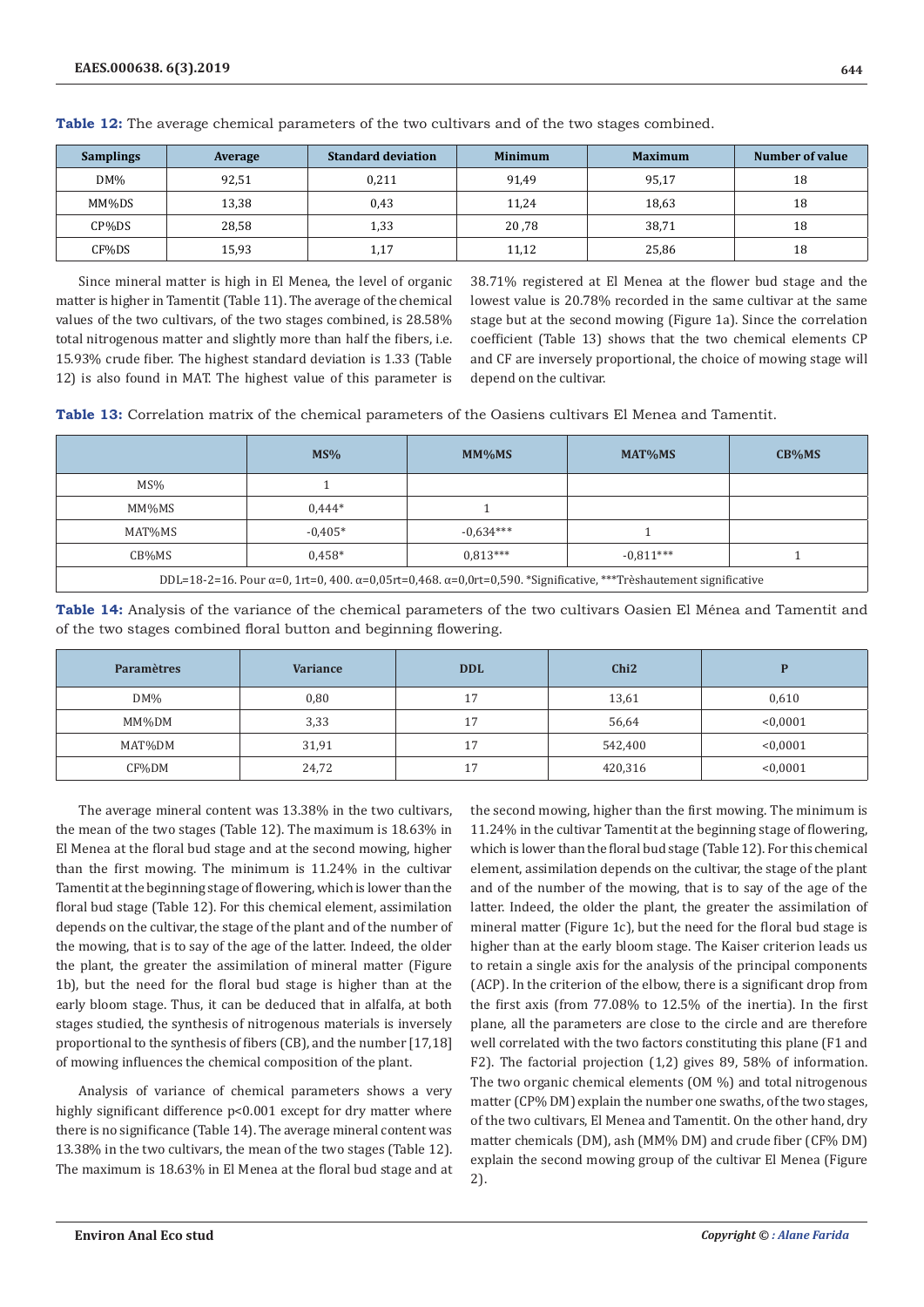

**Figure 1:** a, b and c. Interactions, cutting stage (BF, DF), section number and chemical composition CP, CF and MM of two Oasiens cultivars El Menea (EM) and Tamentit (TT).



**Figure 2:** ACP of the chemical parameters of the Oasiens cultivars El Menea and Tamentit.

#### **Conclusion**

So, with good control of alfalfa management the association forage and breeding are possible in the oases. The texture of the soil intervenes in the reasoning of the fertilization. In sandy soils, there is a high risk of leaching nutrients from fertilizers because of their high permeability and low exchange capacity. However, organic matter plays a very important role on soil formation and evolution. It improves its chemical properties (gradual release of nutrients useful to the plant). So, in these soils fertilizer inputs have to be fractionated during the vegetative cycle of the crops. But it is difficult to predict quantitatively and over time that it will be the release of nutrients as a result of organic fertilization. For this reason, mineral fertilizers make the difference necessary to ensure the growth of yields. Hence the affirmation of the indisputable superiority of the association of breeding to agriculture for the maintenance of soil fertility.

Moreover, organic manure is used in most palm groves. Comparison of the results of the two oasis cultivars shows a superior, rapid and early germination of El Menea to that of Tamentit. The population of El Menea is higher than Tamentit. The summer season and the second year of operation promote the increase of the stem and the spring season favors the height of the stems. From the budding stage to the early flowering stage the height of the stems increases as well as the production in green and dry. The difference between the green and dry yields of the two cuts on El Menea is not significant.

In this arid region the productive season of alfalfa is the same as in the north; it's spring. These local populations can yield 8 to 9 cuts per year. Practically every 45 days a mowing is carried out. For the chemical composition, the mineral matter is high in El Menea; the level of organic matter is therefore higher in Tamentit. In the El Menea population, the level of CP is high in the floral bud stage (BF) and decreases in the early flowering stage (DF), in the two mowers; but the first mowing exceeded the second mowing by 14.3 points at the BF stage and by 9.39 points at the DF stage. On the other hand, in the population Tamentit the level of CP is high in the DF stage of 2.49 points compared to the stage BF. This can be explained by the sampling conditions of the population. On the same board the two stages are mown the same day since at the bottom of the site the little irrigated population reaches the early flowering stage while it is at the stage floral button at the entrance of the site. Thus, irrigation conditions the duration of the cycle.

The rate of nitrogenous matter decreases from one physiological stage to another and from one cut to another under normal conditions. But any stress can cause a chronological upheaval in case of water stress in the population Tamentit which has caused modifications of certain biometric parameters. However, the synthesis of the nitrogenous materials is inversely proportional to the synthesis of the fibers (CF), and the number of mowing influences the chemical composition of the plant. The more alfalfa is older, the greater the assimilation of mineral matter, the higher the need for the floral bud stage is higher than at the early bloom stage. Analysis of variance of chemical parameters shows a very highly significant difference p<0.001 except for dry matter where no significance. The CPA forms two homogeneous groups. As a result, in this oasis, the population of alfalfa El Menea is more productive than the Tamentit population which has better digestibility.

#### **References**

- 1. Bouzaher A (1990) Creation of oasis in Algeria. Mediterranean Options Review CIHEAM Series A 11: 325-328.
- 2. Le Houerou HN, Froment D (1966) Definition of a pastoral doctrine for steppe Tunisia. e Bull Ec Nat Sup Agron, Tunis 10(11): 72-152.
- 3. Rahal Bouziane (2012) Climate change, energy crisis and food insecurity: The world in search of a sustainable face. In: Sanni YAYA, Mohamed Behnassi (2011) The Presses of Laval University, Canada. p. 350 (ISBN: 978-2-7637-9485-3).
- 4. Tisserand JL (1990) Food resources for livestock. National School of Applied Agronomic Sciences (ENSAA) Dijon (France) Options Méditerranéennes Sér. A l 1 1.Oasian agricultural systems. p. 336.
- 5. Villax EJ (1963) Western Mediterranean forage crops. INRA Rabat. p. 375.
- 6. Janati A (1990) Forage crops in the Oases. Mediterranean Options Series A: Mediterranean Seminars n° 11: 163-169.
- 7. Rahal Bouziane (2006) Cultivated fodder of the Oases of Touat, Gourara and Tidikelt: Ethnobotanical, morphological characteristics and food value. INRAA 2006(Edn) Br p. 42.
- 8. Moussab KB, Mohamed Mossab, Amanzougaren Said, Abdelguerfi Aissa (2008) Livestock in the regions of Touat, Gourara and Tidikelt, situation and prospects. International Symposium Sustainable Development of Animal Production: Issues, Evaluation and Prospects, Algiers, 20, 21 April, INRA Algeria, Adrar station INSFP Adrar. p. 4.
- 9. Moussab KB (2001) Behavior of varieties and populations of perennial alfalfa Medicago sativa L in the Adrar region. Thesis of magister INA El Harrach, p. 152.
- 10. Pfitzenmeyer C, Luzerne (1963) Culture and fertilization. p. 251.
- 11. Guy Pierre (1982) Alfalfa. Culture Use Ognis ITEB, ITCF, p. 39.